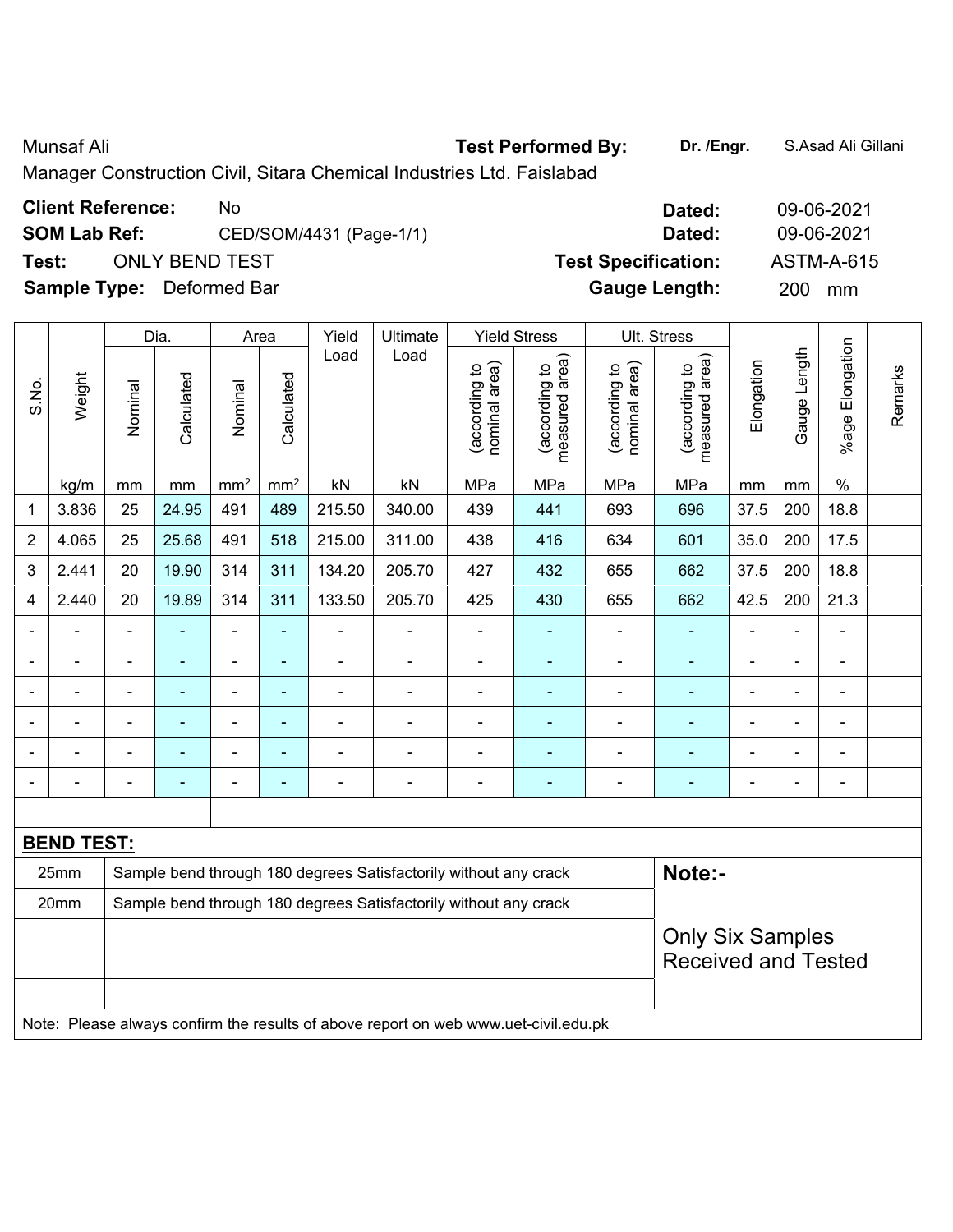Engr. Shahid R. Zaidi **Test Performed By: Dr. /Engr.** S. Asad Ali Gillani Project Manager, CCECC MATRACON - HABIB JOINT VENTURE. Lahore **Client Reference:** AIIAP/CCECC-MATRACON-HABIB JV/2021/424 **Dated:** 08-06-2021 **SOM Lab Ref:** CED/SOM/4432 (Page-1/1) **Dated:** 244445 **Test:** Tension Test & Bend Test **Test Specification:** BS-4449 **Sample Type:** Deformed Bar(PAK Steel Mill Islamabad) **Gauge Length:** 200 mm

|                |                   |                | Dia.           |                 | Area            | Yield          | Ultimate                                                         |                                | <b>Yield Stress</b>             |                                | Ult. Stress                        |                |                |                 |         |
|----------------|-------------------|----------------|----------------|-----------------|-----------------|----------------|------------------------------------------------------------------|--------------------------------|---------------------------------|--------------------------------|------------------------------------|----------------|----------------|-----------------|---------|
| S.No.          | Weight            | Nominal        | Calculated     | Nominal         | Calculated      | Load           | Load                                                             | nominal area)<br>(according to | measured area)<br>(according to | nominal area)<br>(according to | area)<br>(according to<br>measured | Elongation     | Gauge Length   | %age Elongation | Remarks |
|                | kg/m              | mm             | $\,mm$         | mm <sup>2</sup> | mm <sup>2</sup> | kN             | kN                                                               | MPa                            | MPa                             | MPa                            | MPa                                | mm             | mm             | $\%$            |         |
| 1              | 0.982             | 12             | 12.62          | 113             | 125             | 67.20          | 85.50                                                            | 594                            | 538                             | 756                            | 684                                | 27.5           | 200            | 13.8            | 7478    |
| $\overline{2}$ | 0.987             | 12             | 12.65          | 113             | 126             | 71.70          | 88.70                                                            | 634                            | 571                             | 784                            | 706                                | 30.0           | 200            | 15.0            | 7489    |
|                |                   |                |                | $\blacksquare$  | ä,              |                | $\blacksquare$                                                   | $\blacksquare$                 | $\blacksquare$                  | $\qquad \qquad \blacksquare$   | ÷,                                 | $\blacksquare$ | ä,             | $\blacksquare$  |         |
|                |                   |                | ÷              | ÷               | $\blacksquare$  | $\blacksquare$ | ÷                                                                | ۰                              |                                 | ۰                              | ٠                                  | Ē,             | $\blacksquare$ | $\blacksquare$  |         |
| ۰              |                   | $\blacksquare$ | ÷              | $\blacksquare$  | ٠               | $\blacksquare$ | $\overline{a}$                                                   | ۰                              | $\blacksquare$                  | $\overline{\phantom{a}}$       | ÷                                  | $\blacksquare$ | $\blacksquare$ | $\blacksquare$  |         |
| ۰              | ۳                 | $\blacksquare$ | $\blacksquare$ | $\blacksquare$  | $\blacksquare$  | ä,             | $\blacksquare$                                                   | $\blacksquare$                 | $\blacksquare$                  | $\blacksquare$                 | $\blacksquare$                     | $\blacksquare$ | $\blacksquare$ | $\blacksquare$  |         |
|                |                   | $\blacksquare$ | ÷              | $\blacksquare$  | $\blacksquare$  | $\blacksquare$ | $\blacksquare$                                                   | $\blacksquare$                 | $\blacksquare$                  | $\blacksquare$                 | $\blacksquare$                     |                | $\blacksquare$ | $\blacksquare$  |         |
| ۰              |                   | $\blacksquare$ |                | ÷               |                 | Ē,             | ÷                                                                | ۰                              |                                 | ۰                              | Ē.                                 |                | $\blacksquare$ | $\blacksquare$  |         |
| $\blacksquare$ |                   | $\blacksquare$ | ÷,             | $\blacksquare$  | $\blacksquare$  | $\blacksquare$ | ÷                                                                | $\blacksquare$                 | $\blacksquare$                  | $\blacksquare$                 | ٠                                  | $\blacksquare$ | $\blacksquare$ | $\blacksquare$  |         |
| $\blacksquare$ |                   | $\blacksquare$ | ÷              | ÷               | $\blacksquare$  | $\blacksquare$ | $\overline{a}$                                                   | ۰                              | $\blacksquare$                  | $\overline{\phantom{a}}$       | ÷                                  | $\blacksquare$ | $\blacksquare$ | $\blacksquare$  |         |
|                |                   |                |                |                 |                 |                |                                                                  |                                |                                 |                                |                                    |                |                |                 |         |
|                | <b>BEND TEST:</b> |                |                |                 |                 |                |                                                                  |                                |                                 |                                |                                    |                |                |                 |         |
|                | 12mm              |                |                |                 |                 |                | Sample bend through 180 degrees Satisfactorily without any crack |                                |                                 |                                | Note:-                             |                |                |                 |         |
|                | 12mm              |                |                |                 |                 |                | Sample bend through 180 degrees Satisfactorily without any crack |                                |                                 |                                |                                    |                |                |                 |         |
|                |                   |                |                |                 |                 |                |                                                                  |                                |                                 |                                | <b>Only Four Samples</b>           |                |                |                 |         |
|                |                   |                |                |                 |                 |                |                                                                  |                                |                                 |                                | <b>Received and Tested</b>         |                |                |                 |         |
|                |                   |                |                |                 |                 |                |                                                                  |                                |                                 |                                |                                    |                |                |                 |         |
|                |                   |                |                |                 |                 |                |                                                                  |                                |                                 |                                |                                    |                |                |                 |         |

Note: Please always confirm the results of above report on web www.uet-civil.edu.pk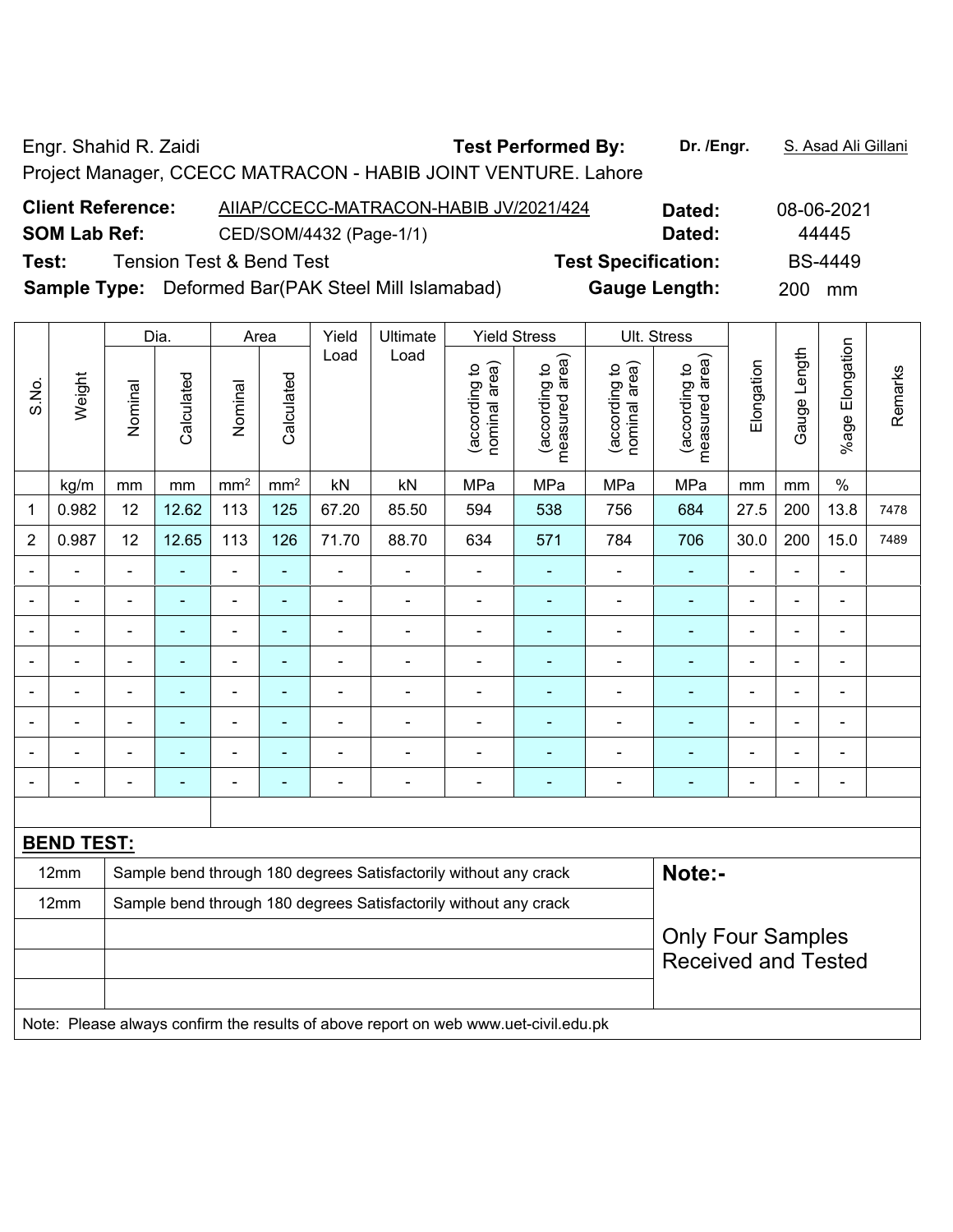Sub Divisional Officer **Test Performed By:** Dr. /Engr. **S. Asad Ali Gillani** Sub Divisional Officer

TLC Sub-Division (GSC), GEPCO, Gujranwala

# **Client Reference:** 91-94

**SOM Lab Ref: CED/SOM/4433 (Page-1/1)** 

**Test:** Tension Test **Text Specification: <b>Text** Specification: **Text** Specification: **Text** Specification: **Text** Specification: **Text** Specification: **Text** Specification: **Text** Specification: **Text** Specification: **Tex** 

**Sample Type:** Deformed Bar

|                          |                      | Dia.<br>Yield<br>Ultimate<br><b>Yield Stress</b><br>Ult. Stress<br>Area |                        |                          |                 |                |                                                                                     |                                |                                 |                                |                                 |                |                |                 |         |
|--------------------------|----------------------|-------------------------------------------------------------------------|------------------------|--------------------------|-----------------|----------------|-------------------------------------------------------------------------------------|--------------------------------|---------------------------------|--------------------------------|---------------------------------|----------------|----------------|-----------------|---------|
| S.No.                    | Weight               | Nominal                                                                 | Calculated             | Nominal                  | Calculated      | Load           | Load                                                                                | nominal area)<br>(according to | measured area)<br>(according to | nominal area)<br>(according to | measured area)<br>(according to | Elongation     | Gauge Length   | %age Elongation | Remarks |
|                          | kg/m                 | mm                                                                      | mm                     | $\underline{mm}^2$       | mm <sup>2</sup> | kN             | kN                                                                                  | MPa                            | MPa                             | MPa                            | MPa                             | mm             | mm             | $\%$            |         |
| 1                        | 4.748                | 28                                                                      | 27.75                  | 616                      | 605             | 228.70         | 355.00                                                                              | 371                            | 379                             | 577                            | 587                             | 25.0           | 200            | 12.5            |         |
| 2                        | 4.733                | 28                                                                      | 27.71                  | 616                      | 603             | 229.50         | 361.50                                                                              | 373                            | 381                             | 587                            | 600                             | 25.0           | 200            | 12.5            |         |
|                          |                      | L.                                                                      |                        | $\blacksquare$           | ä,              |                | $\blacksquare$                                                                      | $\blacksquare$                 |                                 | ä,                             | ä,                              |                | $\blacksquare$ |                 |         |
|                          |                      | $\blacksquare$                                                          |                        | $\blacksquare$           | ۰               |                | $\overline{\phantom{a}}$                                                            | $\blacksquare$                 | ۰                               | ÷                              | $\blacksquare$                  | $\blacksquare$ |                | $\blacksquare$  |         |
| $\blacksquare$           |                      | $\blacksquare$                                                          |                        | $\overline{\phantom{0}}$ | ÷               |                | $\blacksquare$                                                                      |                                | ÷                               |                                | $\blacksquare$                  |                |                | $\blacksquare$  |         |
| $\overline{\phantom{0}}$ |                      | $\blacksquare$                                                          |                        | $\blacksquare$           | $\blacksquare$  |                | $\overline{\phantom{0}}$                                                            | $\blacksquare$                 | $\overline{\phantom{0}}$        | ÷                              | $\overline{\phantom{a}}$        | $\blacksquare$ | $\blacksquare$ | $\blacksquare$  |         |
|                          |                      | $\overline{a}$                                                          |                        | $\blacksquare$           | $\blacksquare$  | $\blacksquare$ | $\blacksquare$                                                                      | $\qquad \qquad \blacksquare$   | ٠                               | ÷                              | $\blacksquare$                  | $\blacksquare$ | $\blacksquare$ | $\blacksquare$  |         |
|                          |                      | $\blacksquare$                                                          | $\blacksquare$         | $\blacksquare$           | ۰               |                | $\blacksquare$                                                                      | $\blacksquare$                 | ۰                               | ÷                              | $\blacksquare$                  | ÷              | $\blacksquare$ | $\blacksquare$  |         |
|                          |                      | ä,                                                                      |                        | $\blacksquare$           |                 |                | $\blacksquare$                                                                      |                                |                                 | ä,                             | $\blacksquare$                  | $\blacksquare$ | $\blacksquare$ |                 |         |
|                          |                      |                                                                         |                        |                          |                 |                |                                                                                     |                                |                                 |                                |                                 |                |                |                 |         |
|                          | <b>Witnessed By:</b> |                                                                         |                        |                          |                 |                | Malik Haq Nawaz, Sub Engineer, GEPCO, Gujranwala                                    |                                |                                 |                                |                                 |                |                |                 |         |
|                          | <b>BEND TEST:</b>    |                                                                         |                        |                          |                 |                |                                                                                     |                                |                                 |                                |                                 |                |                |                 |         |
|                          | --                   |                                                                         | No Bend test performed |                          |                 |                |                                                                                     |                                |                                 |                                | Note:-                          |                |                |                 |         |
|                          |                      |                                                                         |                        |                          |                 |                |                                                                                     |                                |                                 |                                |                                 |                |                |                 |         |
|                          |                      |                                                                         |                        |                          |                 |                |                                                                                     |                                |                                 |                                | <b>Only Two Samples</b>         |                |                |                 |         |
|                          |                      |                                                                         |                        |                          |                 |                |                                                                                     |                                |                                 |                                | <b>Received and Tested</b>      |                |                |                 |         |
|                          |                      |                                                                         |                        |                          |                 |                |                                                                                     |                                |                                 |                                |                                 |                |                |                 |         |
|                          |                      |                                                                         |                        |                          |                 |                | Note: Please always confirm the results of above report on web www.uet-civil.edu.pk |                                |                                 |                                |                                 |                |                |                 |         |

| Dated:               | 25-05-2021        |
|----------------------|-------------------|
| Dated:               | 09-06-2021        |
| est Specification:   | <b>ASTM-A-615</b> |
| <b>Gauge Length:</b> | 200<br>mm         |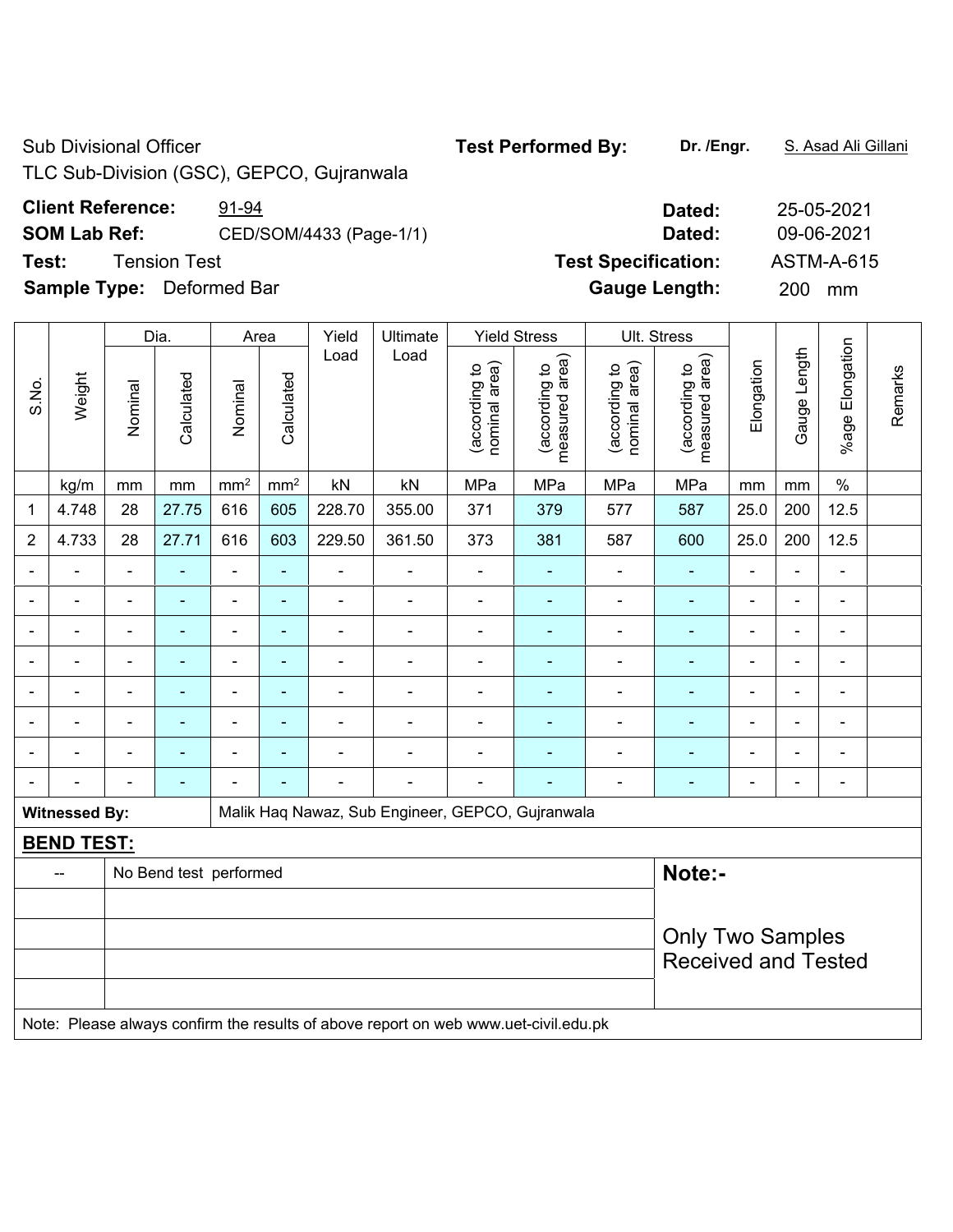Ahmed Ejaz **Test Performed By:** Dr. /Engr. Quantity Serveyor, LINKER, Lahore

S. Asad Ali

**Client Reference:** nil

**Test:** Tension Test & Bend Test **Test Specification:** ASTM-A-615 **Gauge Length:** 8 inch **Sample Type:** Deformed Bar

**SOM Lab Ref:** 4430(Page-1/1) **Dated:** 09-06-2021 **Dated:** 09-06-2021

|                          |                   |                         | Dia.           |                 | Area            | Yield<br>Ultimate<br><b>Yield Stress</b><br>Ult. Stress |                                                                                     |                                |                                 |                                |                                                        |                |                |                 |         |
|--------------------------|-------------------|-------------------------|----------------|-----------------|-----------------|---------------------------------------------------------|-------------------------------------------------------------------------------------|--------------------------------|---------------------------------|--------------------------------|--------------------------------------------------------|----------------|----------------|-----------------|---------|
| S.No.                    | Weight            | Nominal                 | Calculated     | Nominal         | Calculated      | Load                                                    | Load                                                                                | nominal area)<br>(according to | (according to<br>measured area) | nominal area)<br>(according to | (according to<br>measured area)                        | Elongation     | Gauge Length   | %age Elongation | Remarks |
|                          | lb/ft             | $\#$                    | in             | in <sup>2</sup> | in <sup>2</sup> | Tons                                                    | Tons                                                                                | psi                            | psi                             | psi                            | psi                                                    | in             | in             | $\%$            |         |
| 1                        | 1.503             | $6\phantom{a}$          | 0.750          | 0.44            | 0.442           | 14.12                                                   | 18.60                                                                               | 70770                          | 70450                           | 93250                          | 92830                                                  | 1.20           | 8.0            | 15.0            |         |
| $\overline{2}$           | 0.663             | $\overline{\mathbf{4}}$ | 0.498          | 0.20            | 0.195           | 7.05                                                    | 8.79                                                                                | 77790                          | 79780                           | 96900                          | 99380                                                  | 1.00           | 8.0            | 12.5            |         |
|                          |                   |                         |                | ä,              |                 |                                                         |                                                                                     | $\blacksquare$                 |                                 |                                |                                                        |                |                |                 |         |
| $\overline{\phantom{0}}$ | $\blacksquare$    | $\blacksquare$          | $\blacksquare$ | ÷               |                 | Ē,                                                      | $\blacksquare$                                                                      | $\blacksquare$                 | $\blacksquare$                  | $\blacksquare$                 | $\blacksquare$                                         | $\blacksquare$ | $\blacksquare$ | $\blacksquare$  |         |
| $\blacksquare$           | $\blacksquare$    | $\blacksquare$          | ۰              | ÷,              | $\blacksquare$  | $\blacksquare$                                          | $\blacksquare$                                                                      | $\blacksquare$                 | $\blacksquare$                  | $\blacksquare$                 | $\blacksquare$                                         | $\blacksquare$ |                | $\blacksquare$  |         |
|                          | ÷                 | $\blacksquare$          | ÷              | ÷               |                 | ÷,                                                      | $\blacksquare$                                                                      | $\blacksquare$                 |                                 | ÷                              | $\blacksquare$                                         | ä,             |                | $\blacksquare$  |         |
|                          |                   |                         | $\blacksquare$ | ä,              |                 | L,                                                      | ä,                                                                                  | $\blacksquare$                 |                                 | ä,                             | $\blacksquare$                                         | L,             |                | $\blacksquare$  |         |
|                          |                   |                         |                |                 |                 |                                                         |                                                                                     |                                |                                 |                                | ٠                                                      |                |                |                 |         |
|                          | $\overline{a}$    |                         |                | $\blacksquare$  |                 |                                                         | $\blacksquare$                                                                      | $\blacksquare$                 |                                 |                                |                                                        |                |                | $\blacksquare$  |         |
|                          |                   |                         | ۰              | $\blacksquare$  |                 | ٠                                                       | $\blacksquare$                                                                      | $\blacksquare$                 | $\blacksquare$                  | $\blacksquare$                 | $\blacksquare$                                         |                |                | $\blacksquare$  |         |
|                          |                   |                         |                |                 |                 |                                                         |                                                                                     |                                |                                 |                                |                                                        |                |                |                 |         |
|                          | <b>BEND TEST:</b> |                         |                |                 |                 |                                                         |                                                                                     |                                |                                 |                                |                                                        |                |                |                 |         |
|                          | #6                |                         |                |                 |                 |                                                         | Sample bend through 180 degrees Satisfactorily without any crack                    |                                |                                 |                                | Note:-                                                 |                |                |                 |         |
|                          | #4                |                         |                |                 |                 |                                                         | Sample bend through 180 degrees Satisfactorily without any crack                    |                                |                                 |                                |                                                        |                |                |                 |         |
|                          |                   |                         |                |                 |                 |                                                         |                                                                                     |                                |                                 |                                | <b>Only Four Samples</b><br><b>Received and Tested</b> |                |                |                 |         |
|                          |                   |                         |                |                 |                 |                                                         | Note: Please always confirm the results of above report on web www.uet-civil.edu.pk |                                |                                 |                                |                                                        |                |                |                 |         |

Gillani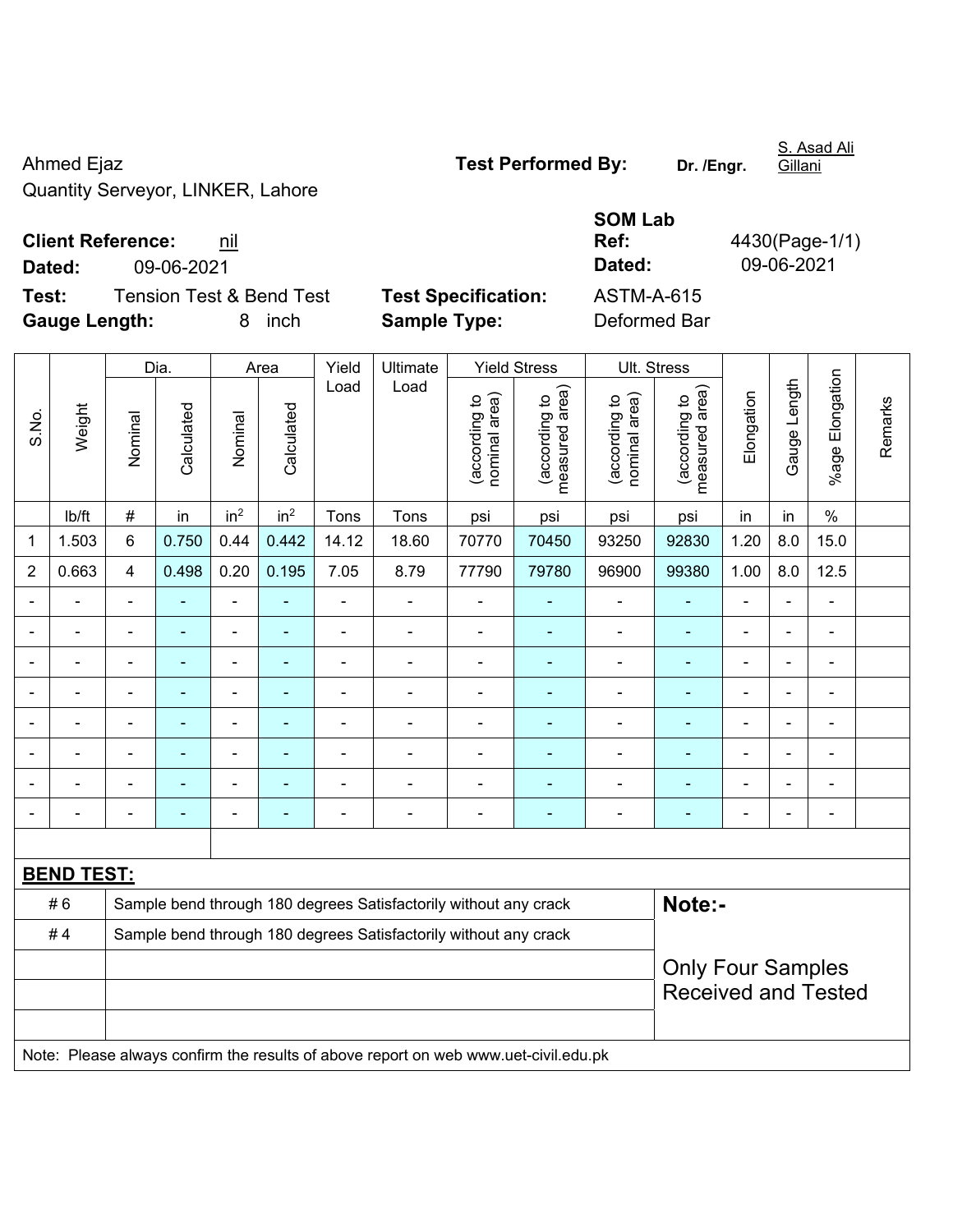|                | Manger Construction Civil, Sitara Chemical Industries Ltd. Faisalabad |                |                                     |                 |                          |                          |                                                                                     |                                |                                 |                                  |                                 |                |                |                 |         |
|----------------|-----------------------------------------------------------------------|----------------|-------------------------------------|-----------------|--------------------------|--------------------------|-------------------------------------------------------------------------------------|--------------------------------|---------------------------------|----------------------------------|---------------------------------|----------------|----------------|-----------------|---------|
| Dated:         | <b>Client Reference:</b>                                              |                | 09-06-2021                          | nil             |                          |                          |                                                                                     |                                |                                 | <b>SOM Lab</b><br>Ref:<br>Dated: |                                 |                | 03-06-2021     | 4431(Page-1/1)  |         |
| Test:          |                                                                       |                | <b>Tension Test &amp; Bend Test</b> |                 |                          |                          | <b>Test Specification:</b>                                                          |                                |                                 | <b>ASTM-A-615</b>                |                                 |                |                |                 |         |
|                | <b>Gauge Length:</b>                                                  |                |                                     | 8               | inch                     |                          | <b>Sample Type:</b>                                                                 |                                |                                 |                                  | Deformed Bar (Kamran Steel)     |                |                |                 |         |
|                |                                                                       |                | Dia.                                |                 | Area                     | Yield                    | Ultimate                                                                            |                                | <b>Yield Stress</b>             |                                  | Ult. Stress                     |                |                |                 |         |
| S.No.          | Weight                                                                | Nominal        | Calculated                          | Nominal         | Calculated               | Load                     | Load                                                                                | nominal area)<br>(according to | measured area)<br>(according to | (according to<br>nominal area)   | measured area)<br>(according to | Elongation     | Gauge Length   | %age Elongation | Remarks |
|                | lb/ft                                                                 | $\#$           | in                                  | in <sup>2</sup> | in <sup>2</sup>          | Tons                     | Tons                                                                                | psi                            | psi                             | psi                              | psi                             | in             | in             | $\%$            |         |
| 1              | 0.607                                                                 | 4              | 0.476                               | 0.20            | 0.178                    | 5.37                     | 7.56                                                                                | 59240                          | 66560                           | 83410                            | 93720                           | 1.30           | 8.0            | 16.3            |         |
| $\overline{c}$ | 0.616                                                                 | 4              | 0.480                               | 0.20            | 0.181                    | 5.45                     | 7.67                                                                                | 60140                          | 66450                           | 84530                            | 93410                           | 1.30           | 8.0            | 16.3            |         |
| 3              | 2.666                                                                 | 8              | 0.998                               | 0.79            | 0.783                    | 22.94                    | 33.40                                                                               | 64030                          | 64610                           | 93260                            | 94090                           | 1.60           | 8.0            | 20.0            |         |
| 4              | 2.694                                                                 | 8              | 1.004                               | 0.79            | 0.792                    | 23.04                    | 33.54                                                                               | 64320                          | 64160                           | 93630                            | 93390                           | 1.50           | 8.0            | 18.8            |         |
|                |                                                                       |                |                                     |                 |                          |                          |                                                                                     |                                |                                 |                                  |                                 |                |                |                 |         |
|                |                                                                       | ۰              |                                     | $\overline{a}$  | $\overline{\phantom{0}}$ | $\blacksquare$           | $\blacksquare$                                                                      | $\blacksquare$                 | $\overline{\phantom{0}}$        | $\overline{\phantom{0}}$         |                                 |                | $\blacksquare$ | $\blacksquare$  |         |
|                | $\blacksquare$                                                        | $\overline{a}$ |                                     | $\blacksquare$  | $\blacksquare$           | $\blacksquare$           | $\blacksquare$                                                                      | $\qquad \qquad \blacksquare$   | $\overline{\phantom{0}}$        | $\overline{\phantom{0}}$         | ٠                               | $\blacksquare$ | ÷              | $\blacksquare$  |         |
|                | ä,                                                                    | ÷              |                                     | $\blacksquare$  | $\blacksquare$           | $\overline{\phantom{a}}$ | $\blacksquare$                                                                      | $\blacksquare$                 | ۰                               | $\blacksquare$                   |                                 |                | ä,             | $\blacksquare$  |         |
|                |                                                                       |                |                                     |                 |                          |                          |                                                                                     |                                | ۰                               |                                  |                                 |                |                |                 |         |
|                |                                                                       | ۰              |                                     | $\overline{a}$  |                          | $\overline{a}$           | ۰                                                                                   |                                | ٠                               |                                  |                                 | $\blacksquare$ | $\blacksquare$ | $\blacksquare$  |         |
|                |                                                                       |                |                                     |                 |                          |                          |                                                                                     |                                |                                 |                                  |                                 |                |                |                 |         |
|                | <b>BEND TEST:</b>                                                     |                |                                     |                 |                          |                          |                                                                                     |                                |                                 |                                  |                                 |                |                |                 |         |
|                | #4                                                                    |                |                                     |                 |                          |                          | Sample bend through 180 degrees Satisfactorily without any crack                    |                                |                                 |                                  | Note:-                          |                |                |                 |         |
|                | <b>Only Six Samples</b><br><b>Received and Tested</b>                 |                |                                     |                 |                          |                          |                                                                                     |                                |                                 |                                  |                                 |                |                |                 |         |
|                |                                                                       |                |                                     |                 |                          |                          | Note: Please always confirm the results of above report on web www.uet-civil.edu.pk |                                |                                 |                                  |                                 |                |                |                 |         |

Munsaf Ali **Test Performed By: Dr. /Engr.** S. Asad Ali Gillani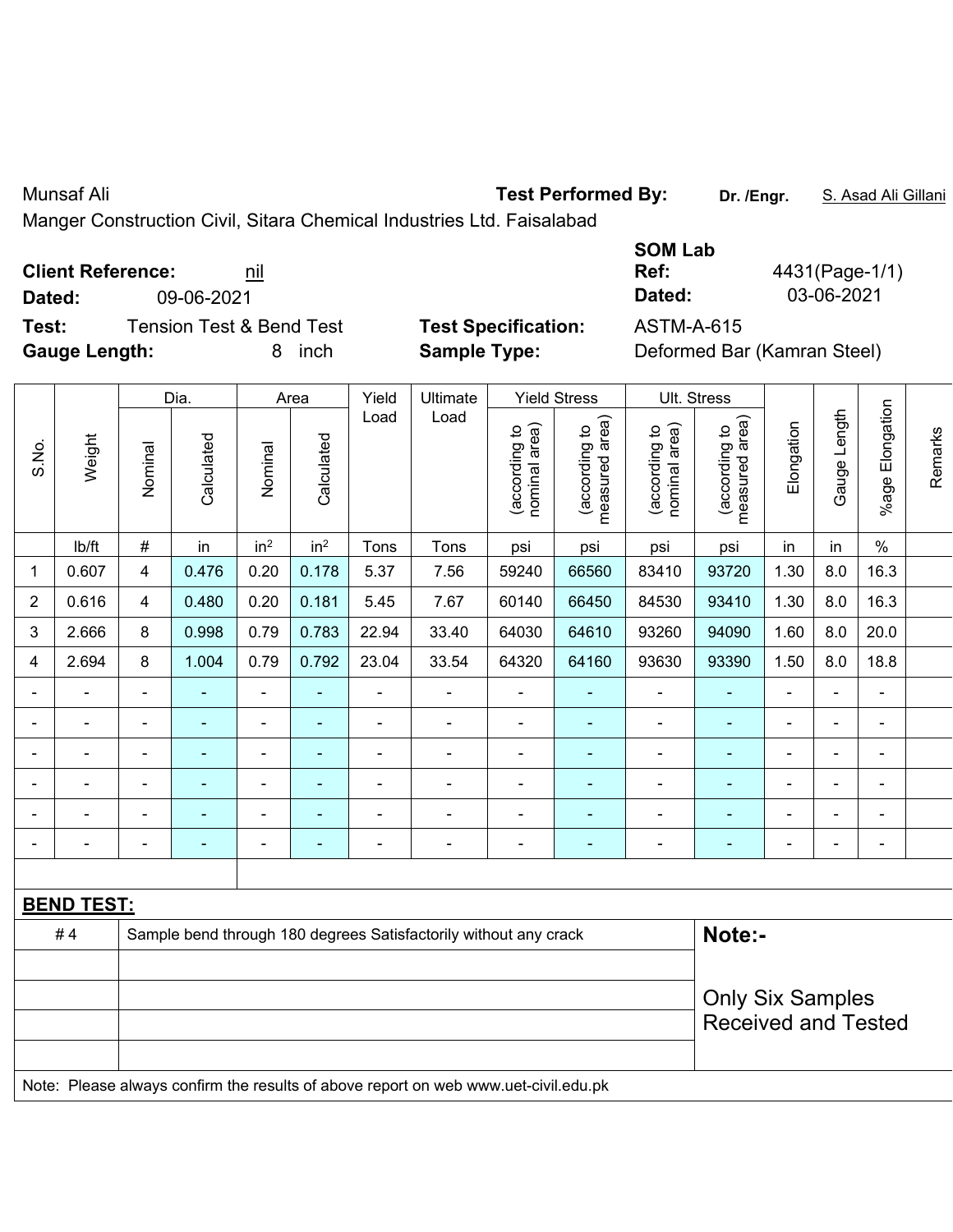TLC Sub-Division (GSC), GEPCO, Gujranwala

| <b>Client Reference:</b> | 91-94 |
|--------------------------|-------|
|--------------------------|-------|

**Dated:** 25-05-2021 **Dated:** 09-06-2021

**Test:** Tension Test **Test Specification:** ASTM-A-615 **Gauge Length:** 8 inch **Sample Type:** Deformed Bar

**Ref:** 4433 (Page-1/1)

**SOM Lab** 

|       |                      |                                                                                             | Dia.<br>Yield<br>Ultimate<br><b>Yield Stress</b><br>Area |                 |                 |                |                                                                  |                                |                                 |                                | Ult. Stress                        |                |                |                          |         |
|-------|----------------------|---------------------------------------------------------------------------------------------|----------------------------------------------------------|-----------------|-----------------|----------------|------------------------------------------------------------------|--------------------------------|---------------------------------|--------------------------------|------------------------------------|----------------|----------------|--------------------------|---------|
| S.No. | Weight               | Nominal                                                                                     | Calculated                                               | Nominal         | Calculated      | Load           | Load                                                             | nominal area)<br>(according to | measured area)<br>(according to | nominal area)<br>(according to | area)<br>(according to<br>measured | Elongation     | Gauge Length   | Elongation<br>$%$ age    | Remarks |
|       | lb/ft                | $\#$                                                                                        | in                                                       | in <sup>2</sup> | in <sup>2</sup> | Tons           | Tons                                                             | psi                            | psi                             | psi                            | psi                                | in             | in             | $\frac{0}{0}$            |         |
| 1     | 2.708                | 9                                                                                           | 1.007                                                    | 1.00            | 0.796           | 28.70          | 34.78                                                            | 63290                          | 79510                           | 76710                          | 96370                              | 1.20           | 8.0            | 15.0                     |         |
| 2     | 2.691                | 9                                                                                           | 1.004                                                    | 1.00            | 0.791           | 27.47          | 33.71                                                            | 60590                          | 76600                           | 74350                          | 93990                              | 1.20           | 8.0            | 15.0                     |         |
|       |                      |                                                                                             |                                                          | $\blacksquare$  |                 |                |                                                                  |                                |                                 |                                |                                    |                |                |                          |         |
|       |                      |                                                                                             | ÷                                                        | $\blacksquare$  |                 | ä,             | $\blacksquare$                                                   | $\overline{a}$                 | ÷,                              |                                | $\overline{a}$                     |                |                |                          |         |
|       |                      |                                                                                             |                                                          |                 |                 |                |                                                                  |                                |                                 |                                |                                    |                |                |                          |         |
|       |                      |                                                                                             | ۰                                                        | $\blacksquare$  | ۰               |                | $\blacksquare$                                                   | ٠                              | ۰                               | $\blacksquare$                 |                                    | $\blacksquare$ | $\blacksquare$ |                          |         |
|       |                      |                                                                                             | ۰                                                        | $\blacksquare$  | $\blacksquare$  | $\blacksquare$ | $\blacksquare$                                                   | $\blacksquare$                 | ۰                               | $\blacksquare$                 | $\blacksquare$                     | L,             | ä,             | $\blacksquare$           |         |
|       |                      |                                                                                             | ۰                                                        | $\blacksquare$  |                 |                |                                                                  | Ē,                             | ä,                              |                                |                                    | L,             | ä,             | $\overline{a}$           |         |
|       |                      |                                                                                             | ÷,                                                       | $\blacksquare$  |                 |                |                                                                  |                                |                                 |                                | $\blacksquare$                     |                |                |                          |         |
|       |                      |                                                                                             |                                                          |                 |                 |                |                                                                  |                                |                                 |                                |                                    |                |                | $\overline{\phantom{0}}$ |         |
|       | <b>Witnessed By:</b> |                                                                                             |                                                          |                 |                 |                | Malik Haq Nawaz, Danish Mehmood, Inspector, Nespak               |                                |                                 |                                |                                    |                |                |                          |         |
|       | <b>BEND TEST:</b>    |                                                                                             |                                                          |                 |                 |                |                                                                  |                                |                                 |                                |                                    |                |                |                          |         |
|       | # 8                  |                                                                                             |                                                          |                 |                 |                | Sample bend through 180 degrees Satisfactorily without any crack |                                |                                 |                                | Note:-                             |                |                |                          |         |
|       | #6                   | Sample bend through 180 degrees Satisfactorily without any crack                            |                                                          |                 |                 |                |                                                                  |                                |                                 |                                |                                    |                |                |                          |         |
|       | #5                   | Sample bend through 180 degrees Satisfactorily without any crack<br><b>Only Two Samples</b> |                                                          |                 |                 |                |                                                                  |                                |                                 |                                |                                    |                |                |                          |         |
|       | #4                   |                                                                                             |                                                          |                 |                 |                | Sample bend through 180 degrees Satisfactorily without any crack |                                |                                 |                                | <b>Received and Tested</b>         |                |                |                          |         |
|       |                      |                                                                                             |                                                          |                 |                 |                |                                                                  |                                |                                 |                                |                                    |                |                |                          |         |
|       |                      | Note: Please always confirm the results of above report on web www.uet-civil.edu.pk         |                                                          |                 |                 |                |                                                                  |                                |                                 |                                |                                    |                |                |                          |         |

Gillani

S. Asad Ali

Sub Divisional Officer **Test Performed By:** Dr. /Engr.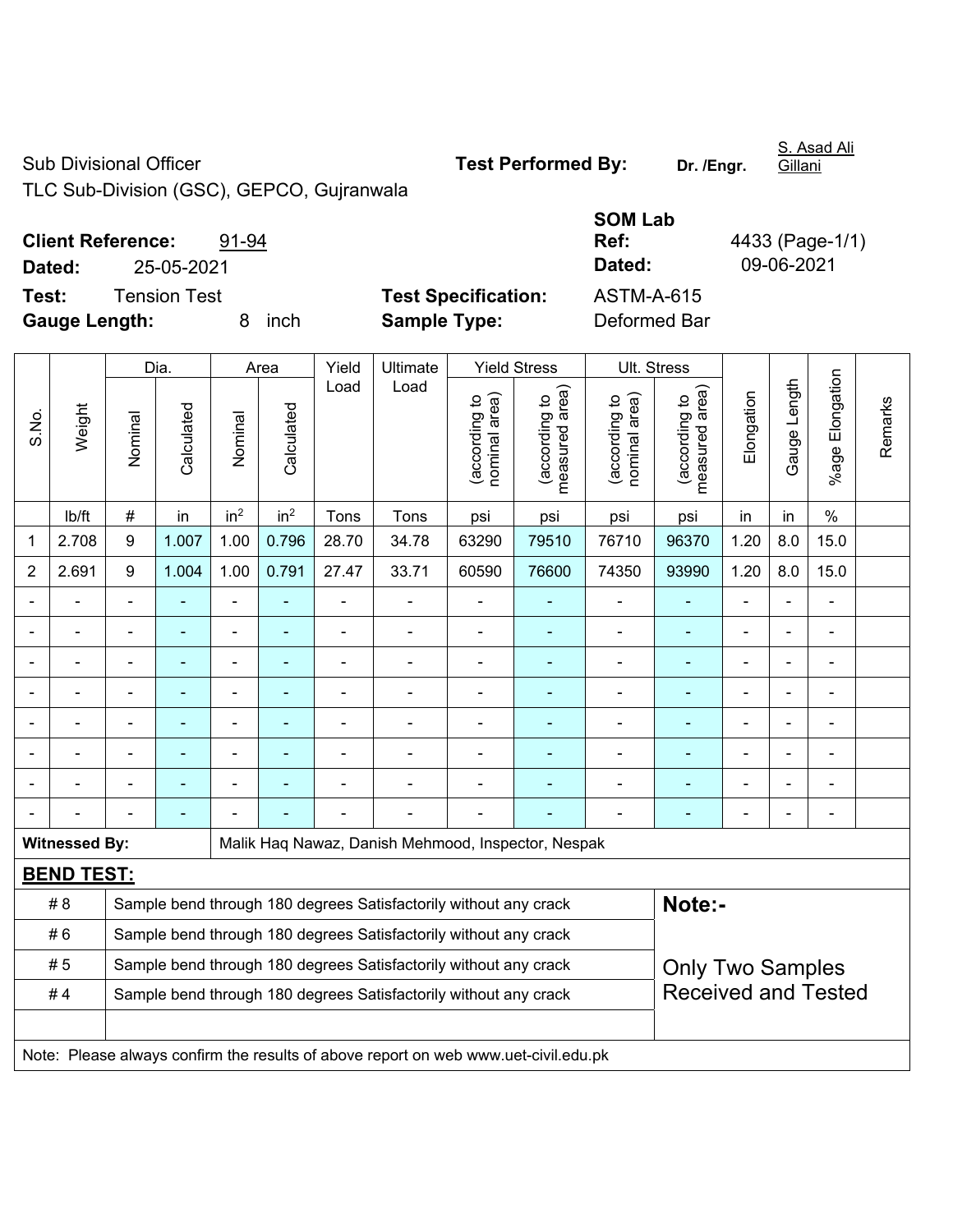Muhammad Aman Ullah **Test Performed By:** Dr. /Engr. Resident Engineer,NESPAK (Pvt) Ltd. Lahore

S. Asad Ali

Gillani

**Client Reference:** 4047/13/MA/09/43 **Dated:** 01-06-2021 **Dated:** 09-06-2021 **Test:** Tension Test & Bend Test **Test Specification:** ASTM-A-615

**Gauge Length:** 8 inch **Sample Type:** Deformed Bar

**SOM Lab Ref:** 4434 (Page-1/1)

|                |                   |                                                                  | Dia.           |                 | Area            | Ult. Stress<br>Yield<br>Ultimate<br><b>Yield Stress</b> |                                                                                     |                                |                                             |                                |                                             |                |                |                       |         |
|----------------|-------------------|------------------------------------------------------------------|----------------|-----------------|-----------------|---------------------------------------------------------|-------------------------------------------------------------------------------------|--------------------------------|---------------------------------------------|--------------------------------|---------------------------------------------|----------------|----------------|-----------------------|---------|
| S.No.          | Weight            | Nominal                                                          | Calculated     | Nominal         | Calculated      | Load                                                    | Load                                                                                | nominal area)<br>(according to | (according to<br>neasured area)<br>measured | nominal area)<br>(according to | (according to<br>measured area)<br>measured | Elongation     | Gauge Length   | Elongation<br>$%$ age | Remarks |
|                | lb/ft             | $\#$                                                             | in             | in <sup>2</sup> | in <sup>2</sup> | Tons                                                    | Tons                                                                                | psi                            | psi                                         | psi                            | psi                                         | in             | in             | $\%$                  |         |
| 1              | 2.708             | 8                                                                | 1.007          | 0.79            | 0.796           | 28.70                                                   | 34.78                                                                               | 80110                          | 79510                                       | 97100                          | 96370                                       | 1.20           | 8.0            | 15.0                  |         |
| 2              | 2.691             | 8                                                                | 1.004          | 0.79            | 0.791           | 27.47                                                   | 33.71                                                                               | 76700                          | 76600                                       | 94110                          | 93990                                       | 1.20           | 8.0            | 15.0                  |         |
| 3              | 1.507             | 6                                                                | 0.751          | 0.44            | 0.443           | 16.11                                                   | 19.88                                                                               | 80730                          | 80190                                       | 99640                          | 98960                                       | 1.20           | 8.0            | 15.0                  |         |
| 4              | 1.508             | 6                                                                | 0.751          | 0.44            | 0.443           | 15.90                                                   | 19.75                                                                               | 79710                          | 79170                                       | 98970                          | 98300                                       | 1.10           | 8.0            | 13.8                  |         |
| 5              | 1.049             | 5                                                                | 0.626          | 0.31            | 0.308           | 11.42                                                   | 13.91                                                                               | 81230                          | 81750                                       | 98990                          | 99640                                       | 1.10           | 8.0            | 13.8                  |         |
| 6              | 1.055             | 5                                                                | 0.628          | 0.31            | 0.310           | 11.47                                                   | 13.99                                                                               | 81590                          | 81590                                       | 99500                          | 99500                                       | 1.10           | 8.0            | 13.8                  |         |
| $\overline{7}$ | 0.674             | 4                                                                | 0.502          | 0.20            | 0.198           | 6.83                                                    | 8.31                                                                                | 75320                          | 76080                                       | 91610                          | 92540                                       | 1.10           | 8.0            | 13.8                  |         |
| 8              | 0.666             | 4                                                                | 0.500          | 0.20            | 0.196           | 6.83                                                    | 8.69                                                                                | 75320                          | 76850                                       | 95770                          | 97730                                       | 1.10           | 8.0            | 13.8                  |         |
|                |                   |                                                                  |                |                 |                 | $\blacksquare$                                          | $\blacksquare$                                                                      |                                |                                             | ۰                              |                                             |                |                | ÷,                    |         |
|                |                   | -                                                                | $\blacksquare$ | ÷               | ٠               | $\blacksquare$                                          | ÷,                                                                                  | $\overline{\phantom{a}}$       | $\blacksquare$                              | ۰                              | $\frac{1}{2}$                               | $\blacksquare$ | $\blacksquare$ | $\blacksquare$        |         |
|                |                   |                                                                  |                |                 |                 |                                                         |                                                                                     |                                |                                             |                                |                                             |                |                |                       |         |
|                | <b>BEND TEST:</b> |                                                                  |                |                 |                 |                                                         |                                                                                     |                                |                                             |                                |                                             |                |                |                       |         |
|                | # 8               |                                                                  |                |                 |                 |                                                         | Sample bend through 180 degrees Satisfactorily without any crack                    |                                |                                             |                                | Note:-                                      |                |                |                       |         |
|                | #6                | Sample bend through 180 degrees Satisfactorily without any crack |                |                 |                 |                                                         |                                                                                     |                                |                                             |                                |                                             |                |                |                       |         |
|                | #5                |                                                                  |                |                 |                 |                                                         | Sample bend through 180 degrees Satisfactorily without any crack                    |                                |                                             |                                | <b>Only Twelve Samples</b>                  |                |                |                       |         |
|                | #4                |                                                                  |                |                 |                 |                                                         | Sample bend through 180 degrees Satisfactorily without any crack                    |                                |                                             |                                | <b>Received and Tested</b>                  |                |                |                       |         |
|                |                   |                                                                  |                |                 |                 |                                                         |                                                                                     |                                |                                             |                                |                                             |                |                |                       |         |
|                |                   |                                                                  |                |                 |                 |                                                         | Note: Please always confirm the results of above report on web www.uet-civil.edu.pk |                                |                                             |                                |                                             |                |                |                       |         |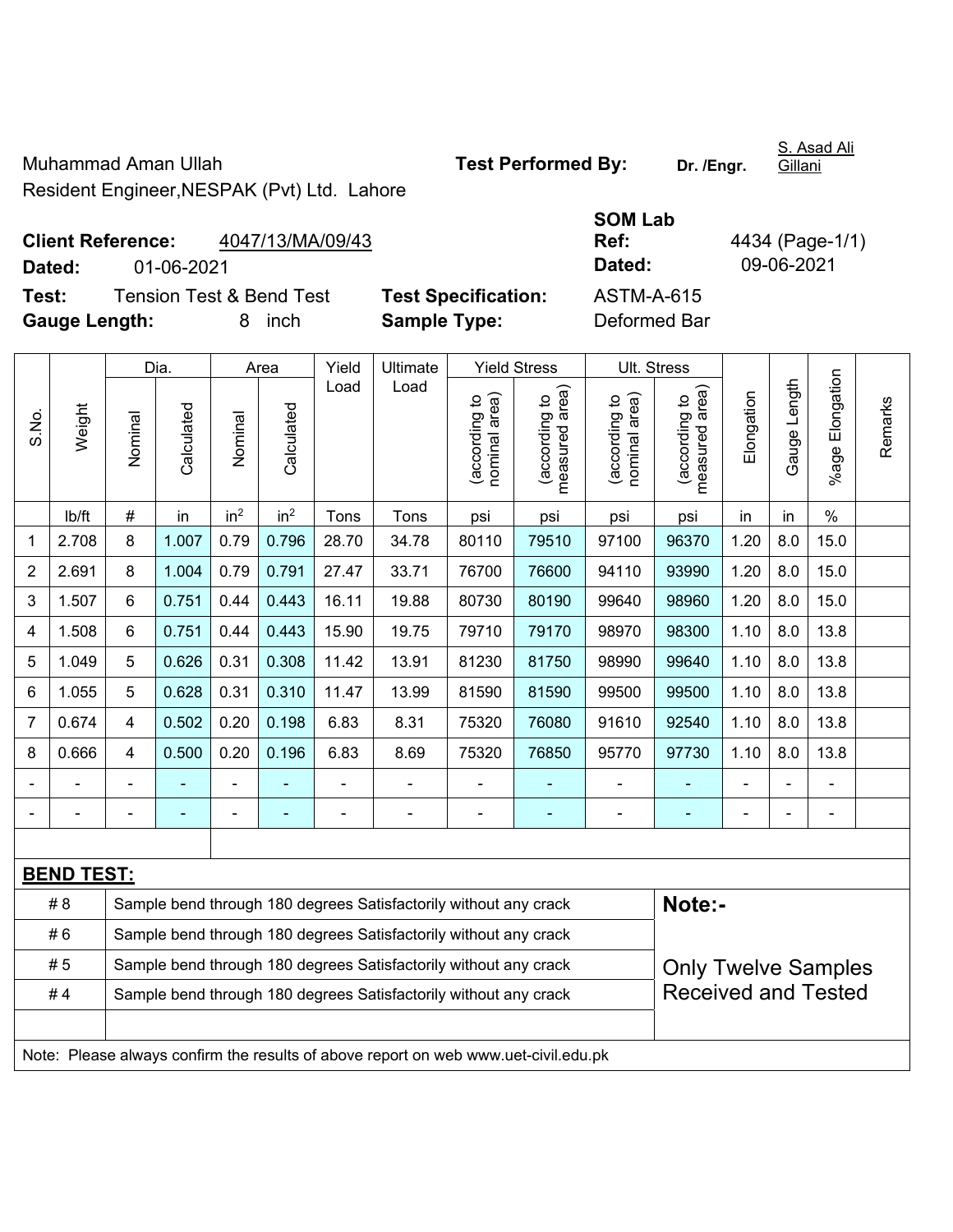Major Muhammad Azeem (Retd) **Test Performed By:** Dr. /Engr. Resident Engineer, ACES (Pvt) Ltd. Site Office - DHA, Mattital Road, Multan

**Client Reference:** RE/Sec-T/Material/03 **Dated:** 02-06-2021 **Dated:** 09-06-2021 **Test:** Tension Test & Bend Test **Test Specification:** ASTM-A-615

| <b>SOM Lab</b> |                |
|----------------|----------------|
| Ref:           | 4435(Page-1/1) |
| Dated:         | 09-06-2021     |
| ACTM A CAE     |                |

**Gauge Length:** 8 inch **Sample Type:** Deformed Bar (ABI Brand)

Dia. | Area | Yield | Ultimate | Yield Stress | Ult. Stress %age Elongation %age Elongation Gauge Length Load Load Gauge Length (according to<br>measured area) measured area) (according to<br>measured area) measured area) (according to<br>nominal area) (according to<br>nominal area) nominal area) nominal area) Elongation Elongation (according to (according to (according to (according to Remarks Remarks Weight **Calculated Calculated** Calculated Calculated S.No. Nominal Nominal Nominal Nominal <code>ib/ft</code>  $\mid$  #  $\mid$  in  $\mid$  in<sup>2</sup>  $\mid$  Tons  $\mid$  Tons  $\mid$  psi  $\mid$  psi  $\mid$  psi  $\mid$  in  $\mid$  in  $\mid$  % 1 | 0.143 | 6 | 0.231 | 0.44 | 0.042 | 1.24 | 1.57 | 6240 | 65310 | 7870 | 82430 | 0.50 | 8.0 | 6.3 2 | 0.131 | 6 | 0.220 | 0.44 | 0.038 | 1.47 | 1.70 | 7390 | 85490 | 8540 | 98800 | 0.50 | 8.0 | 6.3 - - - - - - - - - - - - - - - - - - - - - - - - - - - - - - - - - - - - - - - - - - - - - - - - - - - - - - - - - - - - - - - - - - - - - - - - - - - - - - - - - - - - - - - - - - - - - - - - - - - - - - - - - - - - - - - - - - - - - - - - **BEND TEST:**  # 6 Sample bend through 180 degrees Satisfactorily without any crack **Note:- Note:** Only Six Samples Received and Tested Note: Please always confirm the results of above report on web www.uet-civil.edu.pk

**Gillani**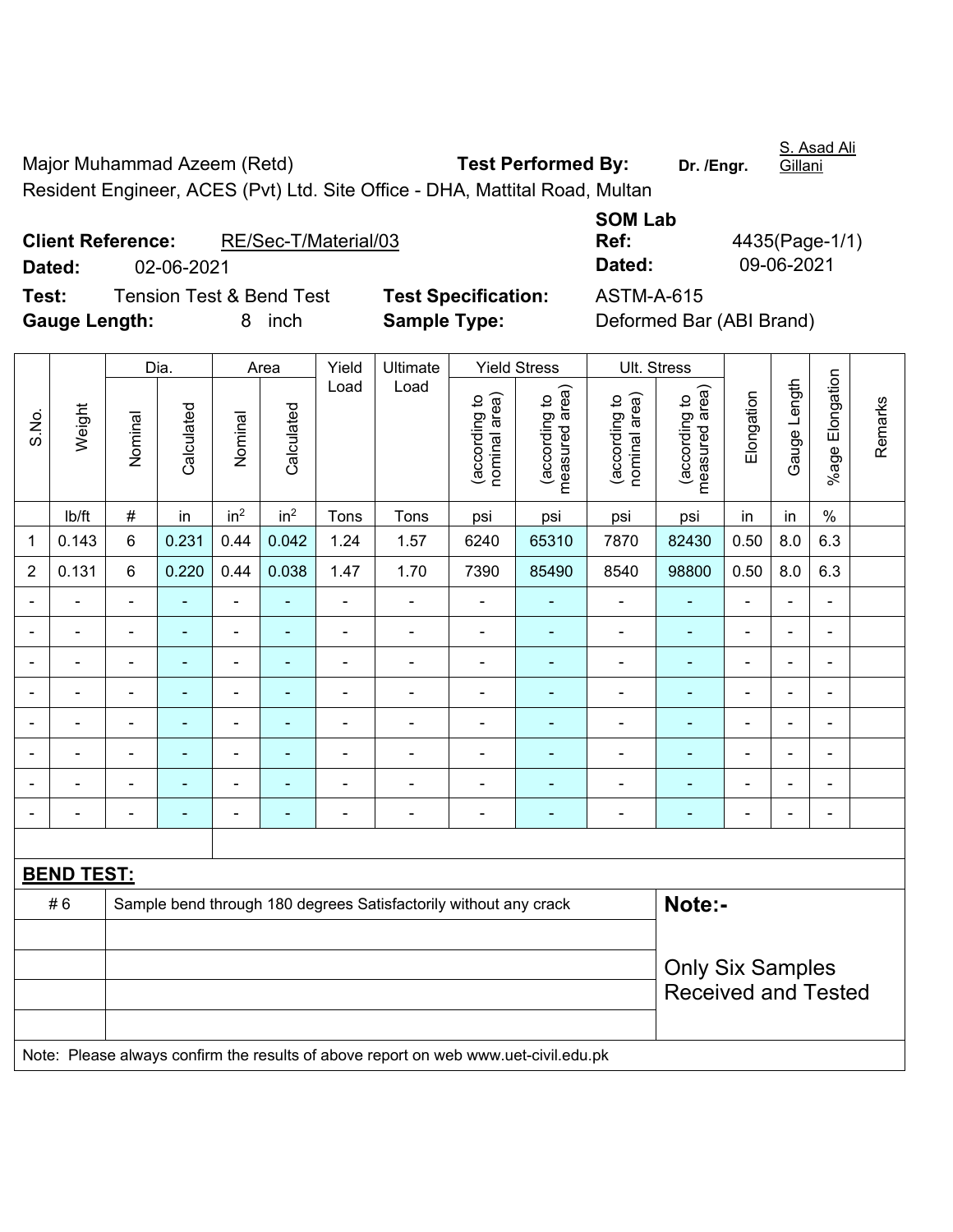S. Asad Ali

Adal Imtiaz **Adal Imtiaz Test Performed By:** Dr. /Engr.

Gillani

Flight Lieutenant, Assistant Director, Fazaia Housing Scheme, Phase -II, Sharif City Road Lahore

|                      | <b>Client Reference:</b> | FHSL-II/5811/1/Org (CA-12)          |                            | Ref:              |
|----------------------|--------------------------|-------------------------------------|----------------------------|-------------------|
| Dated:               | 08-06-2021               |                                     |                            | Dated:            |
| Test:                |                          | <b>Tension Test &amp; Bend Test</b> | <b>Test Specification:</b> | <b>ASTM-A-615</b> |
| <b>Gauge Length:</b> |                          | inch                                | <b>Sample Type:</b>        | Deformed Ba       |

**SOM Lab Ref:** 4436(Page-1/1) **Dated:** 08-06-2021 **Dated:** 09-06-2021

**e: Deformed Bar(Kamran Steel)** 

|                                                                        |                                                                                     |                                                                  | Dia.           |                 | Area            | Yield | Ultimate                                                         |                                | <b>Yield Stress</b>                         |                                | Ult. Stress                     |                |                |                     |         |
|------------------------------------------------------------------------|-------------------------------------------------------------------------------------|------------------------------------------------------------------|----------------|-----------------|-----------------|-------|------------------------------------------------------------------|--------------------------------|---------------------------------------------|--------------------------------|---------------------------------|----------------|----------------|---------------------|---------|
| S.No.                                                                  | Weight                                                                              | Nominal                                                          | Calculated     | Nominal         | Calculated      | Load  | Load                                                             | (according to<br>nominal area) | (according to<br>measured area)<br>measured | nominal area)<br>(according to | (according to<br>measured area) | Elongation     | Gauge Length   | Elongation<br>%agel | Remarks |
|                                                                        | lb/ft                                                                               | $\#$                                                             | in             | in <sup>2</sup> | in <sup>2</sup> | Tons  | Tons                                                             | psi                            | psi                                         | psi                            | psi                             | in             | in             | $\%$                |         |
| 1                                                                      | 2.648                                                                               | 8                                                                | 0.995          | 0.79            | 0.778           | 24.62 | 34.20                                                            | 68730                          | 69790                                       | 95480                          | 96950                           | 1.10           | 8.0            | 13.8                |         |
| 2                                                                      | 2.661                                                                               | 8                                                                | 0.998          | 0.79            | 0.782           | 24.38 | 34.00                                                            | 68070                          | 68770                                       | 94910                          | 95880                           | 1.30           | 8.0            | 16.3                |         |
| 3                                                                      | 1.488                                                                               | 6                                                                | 0.746          | 0.44            | 0.437           | 13.48 | 18.96                                                            | 67550                          | 68010                                       | 95040                          | 95690                           | 1.30           | 8.0            | 16.3                |         |
| 4                                                                      | 1.489                                                                               | 6                                                                | 0.747          | 0.44            | 0.438           | 13.51 | 18.96                                                            | 67700                          | 68010                                       | 95040                          | 95470                           | 1.40           | 8.0            | 17.5                |         |
| 5                                                                      | 0.668                                                                               | 4                                                                | 0.500          | 0.20            | 0.196           | 6.03  | 8.23                                                             | 66550                          | 67910                                       | 90720                          | 92570                           | 1.40           | 8.0            | 17.5                |         |
| 6                                                                      | 0.666                                                                               | 4                                                                | 0.500          | 0.20            | 0.196           | 6.12  | 8.21                                                             | 67450                          | 68820                                       | 90490                          | 92340                           | 1.30           | 8.0            | 16.3                |         |
|                                                                        |                                                                                     |                                                                  |                | $\blacksquare$  |                 |       |                                                                  |                                |                                             | ä,                             |                                 | $\blacksquare$ | L,             | $\blacksquare$      |         |
|                                                                        |                                                                                     |                                                                  |                |                 |                 |       | $\blacksquare$                                                   | ÷,                             |                                             | $\blacksquare$                 |                                 |                | $\blacksquare$ | ۰                   |         |
|                                                                        |                                                                                     |                                                                  |                | $\blacksquare$  |                 |       | $\blacksquare$                                                   | $\blacksquare$                 |                                             | $\blacksquare$                 | $\blacksquare$                  |                | $\blacksquare$ | $\blacksquare$      |         |
|                                                                        |                                                                                     |                                                                  | $\blacksquare$ | $\blacksquare$  |                 |       | $\overline{a}$                                                   | Ē,                             | $\overline{\phantom{a}}$                    | ÷                              | $\blacksquare$                  |                | ÷              | ÷,                  |         |
|                                                                        |                                                                                     |                                                                  |                |                 |                 |       |                                                                  |                                |                                             |                                |                                 |                |                |                     |         |
|                                                                        | <b>BEND TEST:</b>                                                                   |                                                                  |                |                 |                 |       |                                                                  |                                |                                             |                                |                                 |                |                |                     |         |
|                                                                        | # 8                                                                                 |                                                                  |                |                 |                 |       | Sample bend through 180 degrees Satisfactorily without any crack |                                |                                             |                                | Note:-                          |                |                |                     |         |
|                                                                        | #6                                                                                  | Sample bend through 180 degrees Satisfactorily without any crack |                |                 |                 |       |                                                                  |                                |                                             |                                |                                 |                |                |                     |         |
| #4<br>Sample bend through 180 degrees Satisfactorily without any crack |                                                                                     |                                                                  |                |                 |                 |       |                                                                  | <b>Only Nine Samples</b>       |                                             |                                |                                 |                |                |                     |         |
|                                                                        |                                                                                     |                                                                  |                |                 |                 |       |                                                                  | <b>Received and Tested</b>     |                                             |                                |                                 |                |                |                     |         |
|                                                                        |                                                                                     |                                                                  |                |                 |                 |       |                                                                  |                                |                                             |                                |                                 |                |                |                     |         |
|                                                                        | Note: Please always confirm the results of above report on web www.uet-civil.edu.pk |                                                                  |                |                 |                 |       |                                                                  |                                |                                             |                                |                                 |                |                |                     |         |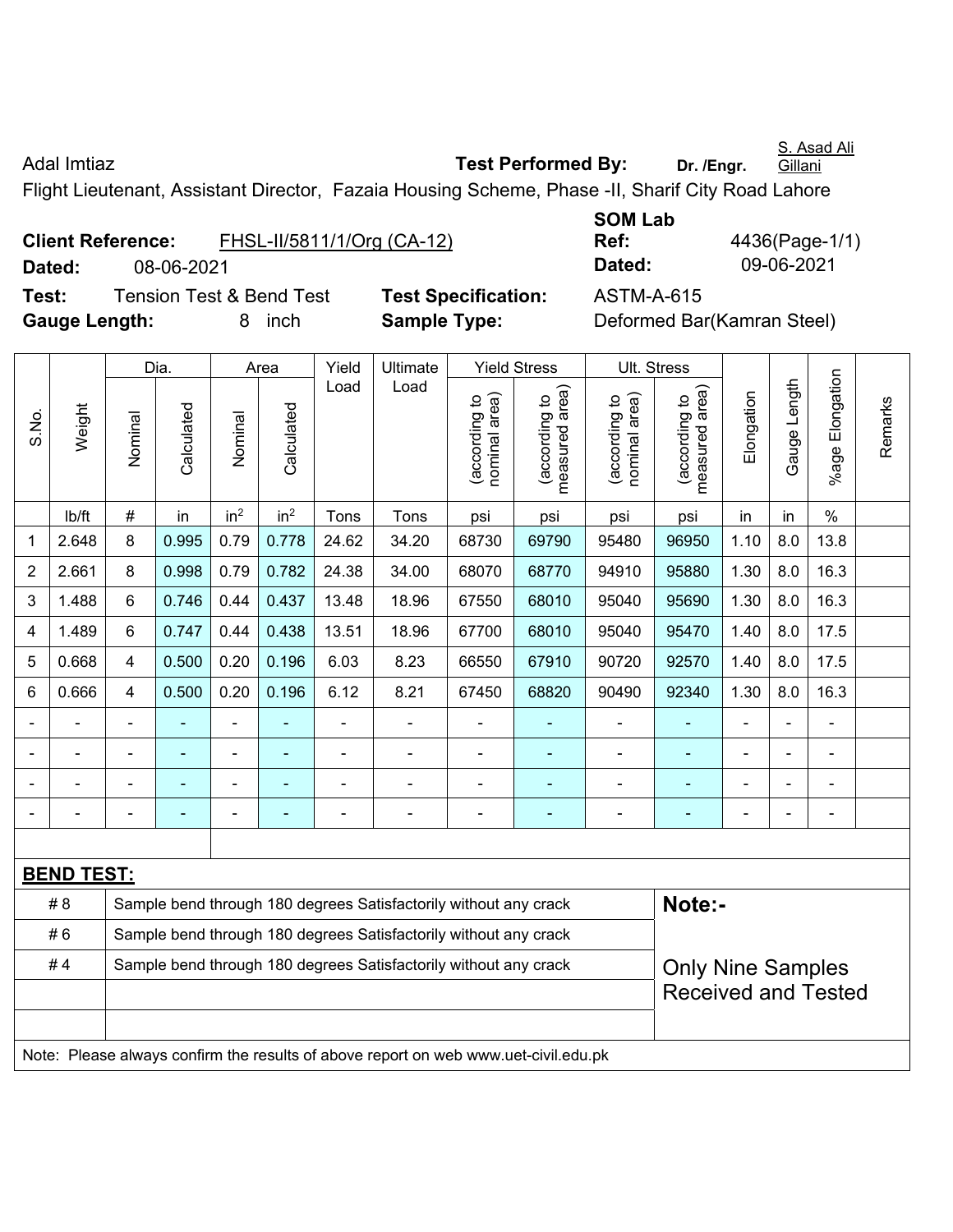Engr. Muddasir Tahir **Test Performed By:** Dr. /Engr.

S. Asad Ali Gillani

Construction Manager, Zameen Aurum, Lahore

|               | <b>Client Reference:</b> | ZD/ZA/STR010                        |
|---------------|--------------------------|-------------------------------------|
| Dated:        | 09-06-2021               |                                     |
| Test:         |                          | <b>Tension Test &amp; Bend Test</b> |
| Cauga Langth: |                          | $0$ inch                            |

**Test Specification:** ASTM-A-615 **Gauge Length:** 8 inch **Sample Type:** Deformed Bar

**SOM Lab Ref:** 4437(Page-1/1) **Dated:** 09-06-2021 **Dated:** 09-06-2021

|                |                                                                                     |                                                                  | Dia.       |                          | Area                     | Yield                                                 | Ultimate                                                         |                                | <b>Yield Stress</b>             |                                | Ult. Stress                     |                |              |                 |         |
|----------------|-------------------------------------------------------------------------------------|------------------------------------------------------------------|------------|--------------------------|--------------------------|-------------------------------------------------------|------------------------------------------------------------------|--------------------------------|---------------------------------|--------------------------------|---------------------------------|----------------|--------------|-----------------|---------|
| S.No.          | Weight                                                                              | Nominal                                                          | Calculated | Nominal                  | Calculated               | Load                                                  | Load                                                             | nominal area)<br>(according to | (according to<br>measured area) | (according to<br>nominal area) | (according to<br>measured area) | Elongation     | Gauge Length | %age Elongation | Remarks |
|                | lb/ft                                                                               | $\#$                                                             | in         | in <sup>2</sup>          | in <sup>2</sup>          | Tons                                                  | Tons                                                             | psi                            | psi                             | psi                            | psi                             | in             | in           | $\%$            |         |
| 1              | 2.657                                                                               | 8                                                                | 0.997      | 0.79                     | 0.781                    | 25.54                                                 | 35.19                                                            | 71290                          | 72110                           | 98240                          | 99370                           | 1.10           | 8.0          | 13.8            |         |
| $\overline{2}$ | 2.632                                                                               | 8                                                                | 0.992      | 0.79                     | 0.773                    | 24.01                                                 | 34.91                                                            | 67020                          | 68490                           | 97470                          | 99610                           | 1.30           | 8.0          | 16.3            |         |
| 3              | 1.481                                                                               | 6                                                                | 0.744      | 0.44                     | 0.435                    | 12.49                                                 | 19.03                                                            | 62590                          | 63310                           | 95400                          | 96490                           | 1.30           | 8.0          | 16.3            |         |
| 4              | 1.465                                                                               | 6                                                                | 0.741      | 0.44                     | 0.431                    | 12.61                                                 | 19.01                                                            | 63210                          | 64530                           | 95290                          | 97280                           | 1.20           | 8.0          | 15.0            |         |
|                | ÷.                                                                                  | $\blacksquare$                                                   | L,         | ÷,                       | ä,                       | $\blacksquare$                                        | $\blacksquare$                                                   | ä,                             | $\blacksquare$                  | $\blacksquare$                 | $\blacksquare$                  | ä,             | ä,           | $\blacksquare$  |         |
|                | $\blacksquare$                                                                      | $\blacksquare$                                                   | ÷,         | $\blacksquare$           | $\blacksquare$           | $\overline{\phantom{a}}$                              | ÷.                                                               | $\blacksquare$                 | $\blacksquare$                  | $\blacksquare$                 | $\blacksquare$                  | $\overline{a}$ |              | ä,              |         |
|                | $\blacksquare$                                                                      |                                                                  | L,         | $\blacksquare$           |                          | L,                                                    | ä,                                                               | $\blacksquare$                 |                                 | $\blacksquare$                 | $\blacksquare$                  | $\overline{a}$ |              | $\blacksquare$  |         |
|                |                                                                                     |                                                                  |            | $\overline{\phantom{0}}$ |                          | Ē,                                                    |                                                                  |                                |                                 | ä,                             |                                 |                |              | $\blacksquare$  |         |
|                |                                                                                     |                                                                  |            | $\blacksquare$           |                          |                                                       |                                                                  | $\blacksquare$                 |                                 |                                |                                 |                |              | ۰               |         |
| $\blacksquare$ |                                                                                     |                                                                  | ÷,         | $\blacksquare$           | $\overline{\phantom{a}}$ | $\blacksquare$                                        | Ě.                                                               | $\blacksquare$                 | $\blacksquare$                  | $\blacksquare$                 | $\blacksquare$                  | $\blacksquare$ | ÷            | $\blacksquare$  |         |
|                |                                                                                     |                                                                  |            |                          |                          |                                                       |                                                                  |                                |                                 |                                |                                 |                |              |                 |         |
|                | <b>BEND TEST:</b>                                                                   |                                                                  |            |                          |                          |                                                       |                                                                  |                                |                                 |                                |                                 |                |              |                 |         |
|                | # 8                                                                                 |                                                                  |            |                          |                          |                                                       | Sample bend through 180 degrees Satisfactorily without any crack |                                |                                 |                                | Note:-                          |                |              |                 |         |
|                | #6                                                                                  | Sample bend through 180 degrees Satisfactorily without any crack |            |                          |                          |                                                       |                                                                  |                                |                                 |                                |                                 |                |              |                 |         |
|                |                                                                                     |                                                                  |            |                          |                          | <b>Only Six Samples</b><br><b>Received and Tested</b> |                                                                  |                                |                                 |                                |                                 |                |              |                 |         |
|                | Note: Please always confirm the results of above report on web www.uet-civil.edu.pk |                                                                  |            |                          |                          |                                                       |                                                                  |                                |                                 |                                |                                 |                |              |                 |         |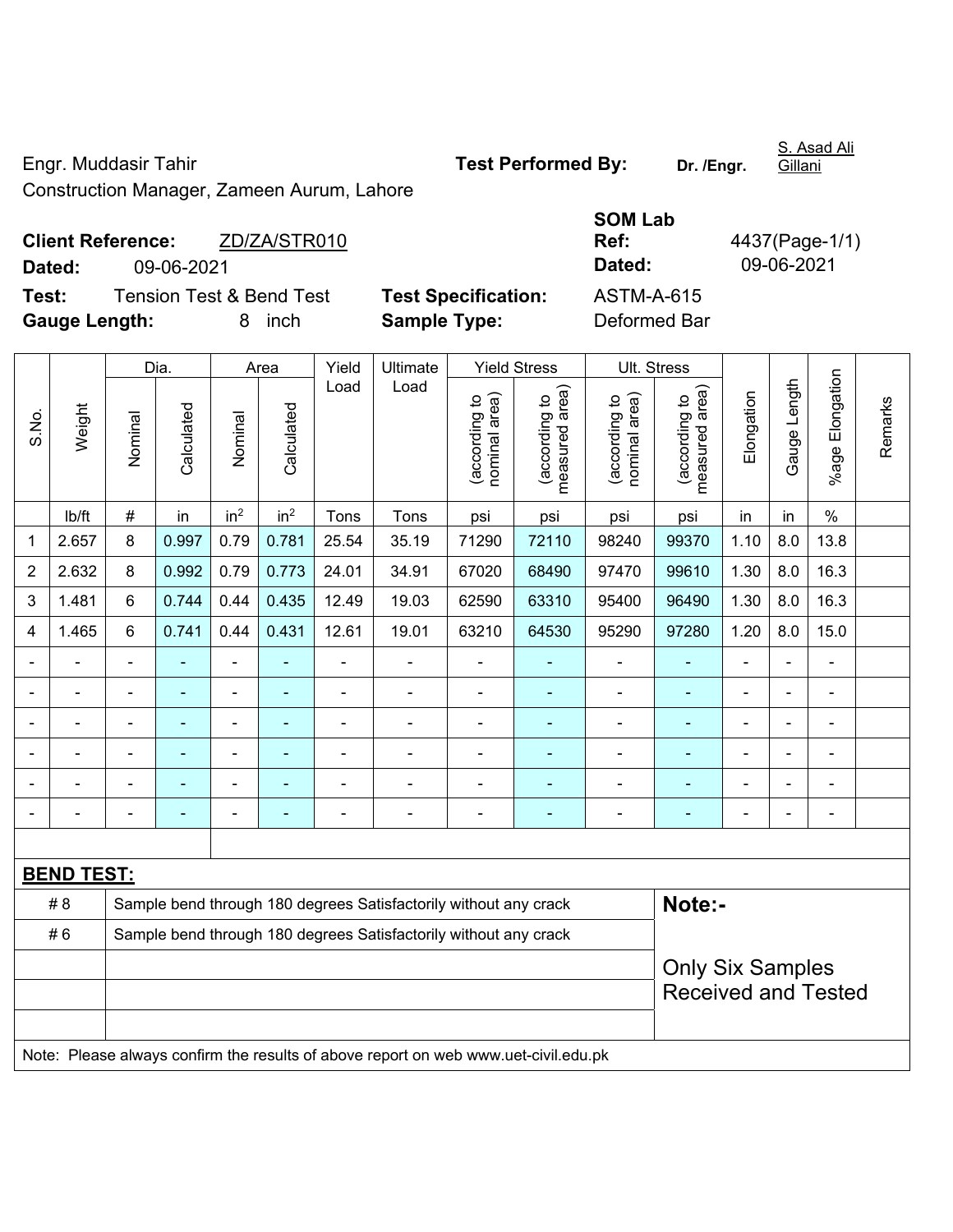**Test Performed by**: Dr. Asad Ali Gillani

Executive Engineer, Hussain Welding Store Deals in All Kinds of Welding, Hardware & Safety Equipment's Shop # 34-Basement Islmail Centre 55-Brandreth Road, Lahore

**Client Reference No.: Nil Client Reference No.: Nil Dated: 09-06-2021 SOM Lab Ref**: CED/SOM/4429 (Page 1/2) Dated: 09-06-2021 **Test Type:** Tensile Test **Sample Type:** Steel Wire (2.4mm)

### **Tensile Test Results**

| <b>Sample</b><br>No. | <b>Sample</b><br><b>Type</b> | <b>Tested</b><br><b>Sample Size</b><br>(mm) | <b>Yield Load</b><br>(Kn) | <b>Ultimate</b><br>Load<br>(kN) | <b>Yield Tensile</b><br><b>Strength</b><br>(MPa) | <b>Ultimate</b><br><b>Tensile Stress</b><br>(MPa) |
|----------------------|------------------------------|---------------------------------------------|---------------------------|---------------------------------|--------------------------------------------------|---------------------------------------------------|
|                      | Steel Wire<br>$2.4$ mm       | 2.4                                         | 4.7                       | 6.87                            | 1038.9                                           | 1518.6                                            |

**Note:** Please always confirm the results on web www.uet-civil.edu.pk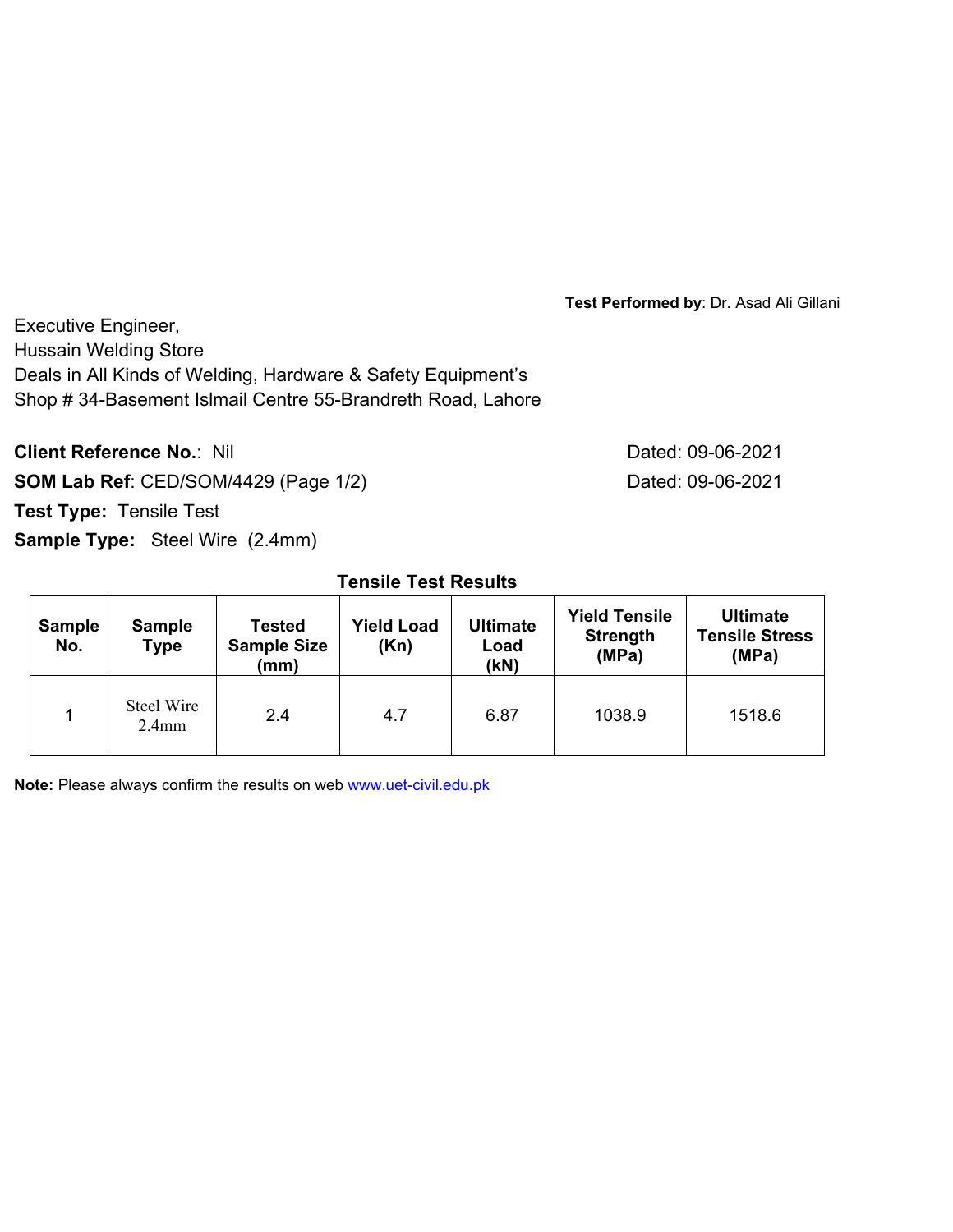**Test Performed by**: Dr. Asad Ali Gillani

Executive Engineer, Hussain Welding Store Deals in All Kinds of Welding, Hardware & Safety Equipment's Shop # 34-Basement Islmail Centre 55-Brandreth Road, Lahore

**Client Reference No.:** Nil **Dated: 09-06-2021** 

**SOM Lab Ref**: CED/SOM/4429 (Page 2/2) Dated: 09-06-2021

**Test Type:** Hardness Test

**Sample Type:** Steel Wire (2.4mm)

# **Hardness Test Details:**

### **Machine used: Avery Rockwell Hardness Testing Machine**

(Minor Load: 10 Kgf Major Load: 140.0 kgf Scale: )

# **Hardness Test Results**

| Sample No. | Sample Type       | <b>Hardness</b>  |
|------------|-------------------|------------------|
|            | <b>Steel Wire</b> | $HR - 18.33 - C$ |

**Note:** Please always confirm the results on web www.uet-civil.edu.pk